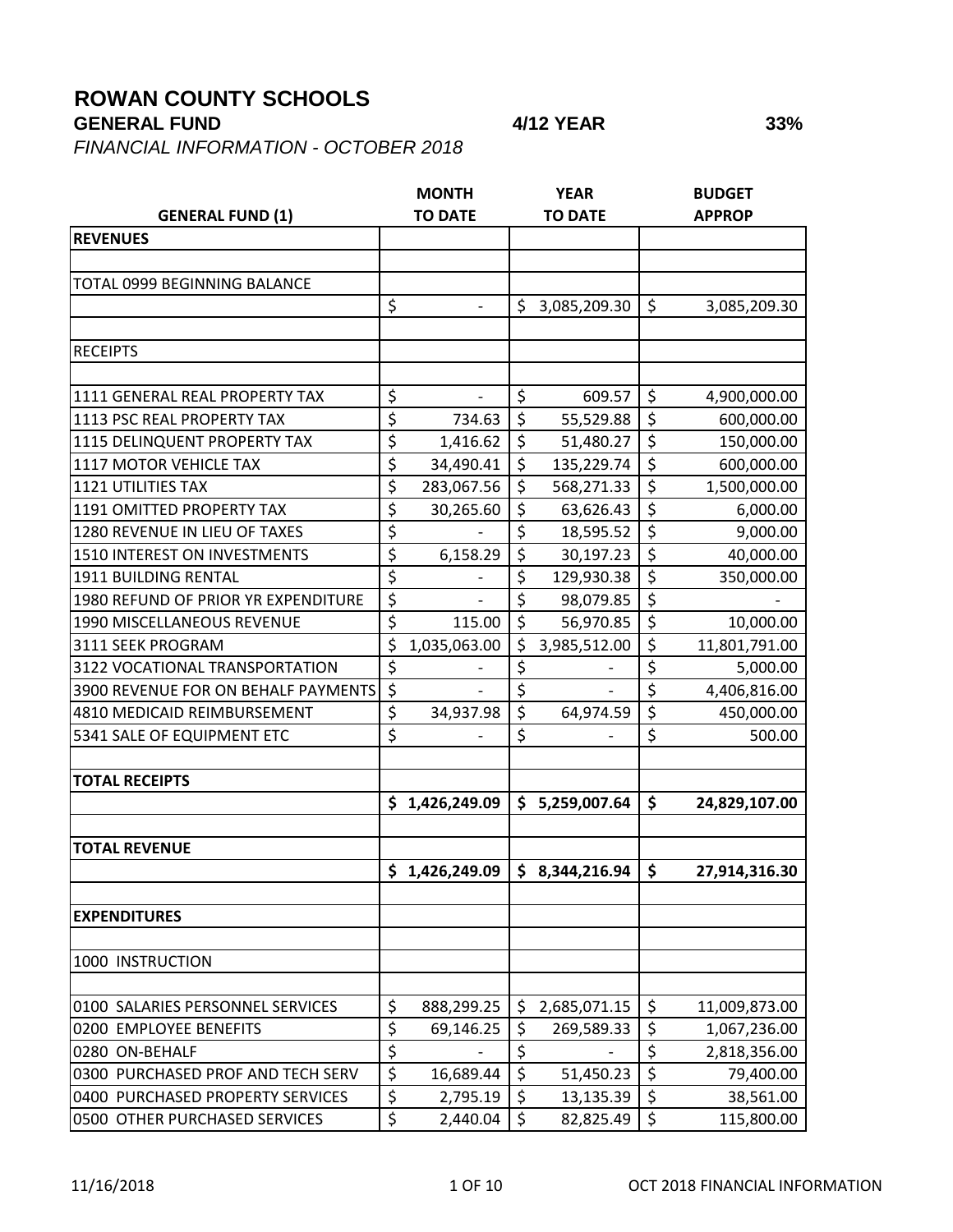| 0600 SUPPLIES                                  | \$               | 11,247.39                          | $\zeta$                 | 145,100.26                           | $\zeta$                 | 308,149.00            |
|------------------------------------------------|------------------|------------------------------------|-------------------------|--------------------------------------|-------------------------|-----------------------|
|                                                |                  | <b>MONTH</b>                       |                         | <b>YEAR</b>                          |                         | <b>BUDGET</b>         |
| <b>GENERAL FUND (1)</b>                        |                  | <b>TO DATE</b>                     |                         | <b>TO DATE</b>                       |                         | <b>APPROP</b>         |
| 0700 PROPERTY                                  | \$               | 13,565.24                          | \$                      | 106,623.59                           | $\zeta$                 | 260,430.00            |
| 0800 DEBT SERVICE AND MISCELLANEOUS            | $\zeta$          | 2,374.87                           | $\overline{\mathsf{S}}$ | 2,524.87                             | $\overline{\mathsf{S}}$ | 7,250.00              |
|                                                |                  |                                    |                         |                                      |                         |                       |
| <b>TOTAL 1000 INSTRUCTION</b>                  |                  |                                    |                         |                                      |                         |                       |
|                                                | \$               | 1,006,557.67                       | \$                      | 3,356,320.31                         | \$                      | 15,705,055.00         |
|                                                |                  |                                    |                         |                                      |                         |                       |
| 2100 STUDENT SUPPORT SERVICES                  |                  |                                    |                         |                                      |                         |                       |
|                                                |                  |                                    |                         |                                      |                         |                       |
| 0100 SALARIES PERSONNEL SERVICES               | \$               | 62,604.91                          | \$                      | 206,599.49                           | \$                      | 762,734.00            |
| 0200 EMPLOYEE BENEFITS                         | \$               | 8,753.22                           | \$                      | 27,285.28                            | \$                      | 107,048.00            |
| 0280 ON-BEHALF                                 | \$               |                                    | \$                      |                                      | \$                      | 108,726.00            |
| 0300 PURCHASED PROF AND TECH SERV              | $\overline{\xi}$ | 320.00                             | $\overline{\xi}$        | 585.00                               | \$                      | 1,650.00              |
| 0500 OTHER PURCHASED SERVICES                  | \$               | 1,010.11                           | \$                      | 2,221.44                             | $\overline{\xi}$        | 2,300.00              |
| 0600 SUPPLIES                                  | $\overline{\xi}$ | 2,608.26                           | \$                      | 32,669.61                            | $\overline{\xi}$        | 21,400.00             |
| 0800 DEBT SERVICE AND MISCELLANEOUS            | \$               |                                    | \$                      |                                      | \$                      | 150.00                |
|                                                |                  |                                    |                         |                                      |                         |                       |
| TOTAL 2100 STUDENT SUPPORT SERVICES            |                  |                                    |                         |                                      |                         |                       |
|                                                | \$               | 75,296.50                          | \$                      | 269,360.82                           | \$                      | 1,004,008.00          |
|                                                |                  |                                    |                         |                                      |                         |                       |
| 2200 INSTRUCTIONAL STAFF SUPP SERV             |                  |                                    |                         |                                      |                         |                       |
|                                                |                  |                                    |                         |                                      |                         |                       |
| 0100 SALARIES PERSONNEL SERVICES               | \$               | 24,929.66                          | \$                      | 85,925.53                            | \$                      | 304,884.00            |
| 0200 EMPLOYEE BENEFITS                         | \$<br>\$         | 2,200.96                           | \$<br>\$                | 7,095.53                             | \$<br>\$                | 16,672.00             |
| 0280 ON-BEHALF                                 |                  |                                    | \$                      |                                      | \$                      | 87,105.00             |
| 0300 PURCHASED PROF AND TECH SERV              | \$               | $\overline{\phantom{a}}$           | $\overline{\xi}$        |                                      | $\overline{\xi}$        | 9,450.00              |
| 0500 OTHER PURCHASED SERVICES<br>0600 SUPPLIES | \$<br>\$         | 42.00                              | $\overline{\xi}$        | 42.00                                | $\overline{\xi}$        | 3,500.00              |
| 0700 PROPERTY                                  | \$               | 304.11<br>$\overline{\phantom{0}}$ | \$                      | 2,689.27<br>$\overline{\phantom{0}}$ | \$                      | 25,652.00<br>1,450.00 |
|                                                |                  |                                    |                         |                                      |                         |                       |
| TOTAL 2200 INSTRUCTIONAL STAFF SUPP SERV       |                  |                                    |                         |                                      |                         |                       |
|                                                | \$               | 27,476.73                          | $\zeta$                 | 95,752.33                            | $\zeta$                 | 448,713.00            |
|                                                |                  |                                    |                         |                                      |                         |                       |
| 2300 DISTRICT ADMIN SUPPORT                    |                  |                                    |                         |                                      |                         |                       |
|                                                |                  |                                    |                         |                                      |                         |                       |
| 0100 SALARIES PERSONNEL SERVICES               | \$               | 16,206.80                          | \$                      | 65,645.36                            | \$                      | 204,481.35            |
| 0200 EMPLOYEE BENEFITS                         | \$               | 3,904.71                           | \$                      | 27,345.77                            | \$                      | 190,180.00            |
| 0280 ON-BEHALF                                 | \$               |                                    | $\overline{\xi}$        |                                      | \$                      | 204,875.00            |
| 0300 PURCHASED PROF AND TECH SERV              | $\overline{\xi}$ | 10,528.58                          | $\overline{\xi}$        | 31,361.35                            | $\overline{\xi}$        | 258,100.00            |
| 0400 PURCHASED PROPERTY SERVICES               | \$               | 1,160.34                           | \$                      | 4,641.36                             | \$                      | 14,500.00             |
| 0500 OTHER PURCHASED SERVICES                  | \$               | 332.50                             | \$                      | 9,178.63                             | \$                      | 110,918.00            |
| 0600 SUPPLIES                                  | \$               | $\qquad \qquad \blacksquare$       | \$                      | 657.60                               | \$                      | 5,500.00              |
| 0700 PROPERTY                                  | \$               |                                    | $\overline{\xi}$        |                                      | \$                      | 6,000.00              |
|                                                |                  |                                    |                         |                                      |                         |                       |
| TOTAL 2300 DISTRICT ADMIN SUPPORT              |                  |                                    |                         |                                      |                         |                       |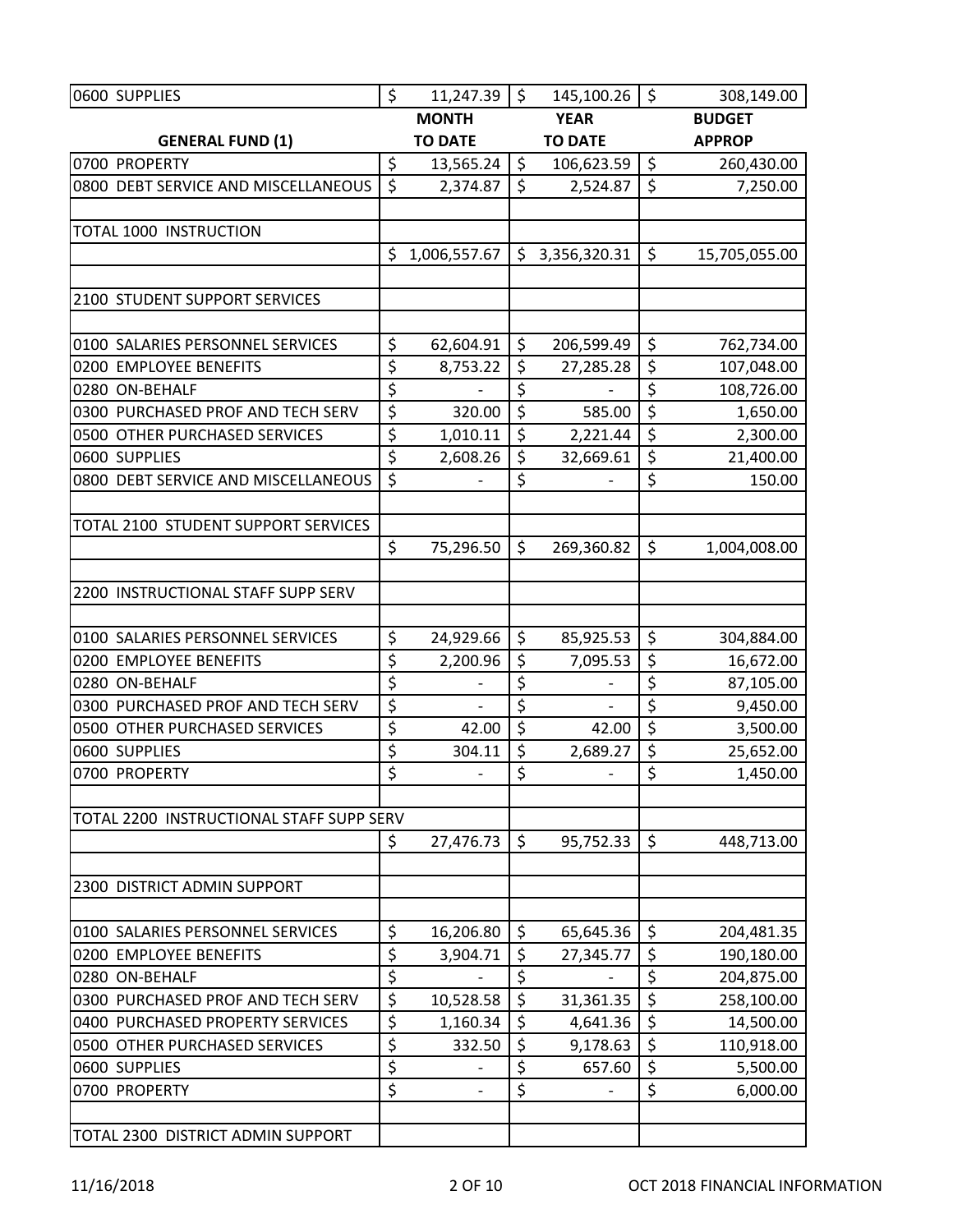|                                             | $\zeta$                         | $32,132.93$ \$           |                  | 138,830.07   \$          |                        | 994,554.35    |
|---------------------------------------------|---------------------------------|--------------------------|------------------|--------------------------|------------------------|---------------|
|                                             |                                 | <b>MONTH</b>             |                  | <b>YEAR</b>              |                        | <b>BUDGET</b> |
| <b>GENERAL FUND (1)</b>                     |                                 | <b>TO DATE</b>           |                  | <b>TO DATE</b>           |                        | <b>APPROP</b> |
| 2400 SCHOOL ADMIN SUPPORT                   |                                 |                          |                  |                          |                        |               |
|                                             |                                 |                          |                  |                          |                        |               |
| 0100 SALARIES PERSONNEL SERVICES            | \$                              | 63,913.18                | $\zeta$          | 247,481.68               | \$                     | 764,477.00    |
| 0200 EMPLOYEE BENEFITS                      | \$                              | 6,028.64                 | \$               | 21,637.45                | \$                     | 155,476.00    |
| 0280 ON-BEHALF                              | $\overline{\varsigma}$          | $\overline{\phantom{0}}$ | \$               | $\overline{\phantom{0}}$ | $\overline{\xi}$       | 214,659.00    |
| 0300 PURCHASED PROF AND TECH SERV           | $\overline{\varsigma}$          | 107.66                   | $\overline{\xi}$ | 331.68                   | $\overline{\xi}$       | 17,750.00     |
| 0400 PURCHASED PROPERTY SERVICES            | \$                              | 2,155.57                 | \$               | 36,886.64                | \$                     | 38,900.00     |
| 0500 OTHER PURCHASED SERVICES               | $\overline{\boldsymbol{\zeta}}$ | 448.54                   | $\overline{\xi}$ | 820.97                   | $\overline{\xi}$       | 6,950.00      |
| 0600 SUPPLIES                               | \$                              | 5,541.34                 | $\overline{\xi}$ | 18,429.85                | $\overline{\xi}$       | 71,428.00     |
| 0700 PROPERTY                               | \$                              | 614.80                   | \$               | 3,463.80                 | \$                     | 4,378.00      |
| 0800 DEBT SERVICE AND MISCELLANEOUS         | $\zeta$                         |                          | $\overline{\xi}$ |                          | $\overline{\xi}$       | 600.00        |
| 0840 CONTINGENCY                            | \$                              | $\overline{\phantom{a}}$ | \$               |                          | \$                     | 714.00        |
|                                             |                                 |                          |                  |                          |                        |               |
| TOTAL 2400 SCHOOL ADMIN SUPPORT             |                                 |                          |                  |                          |                        |               |
|                                             | \$                              | 78,809.73                | $\zeta$          | 329,052.07               | \$                     | 1,275,332.00  |
|                                             |                                 |                          |                  |                          |                        |               |
| 2500 BUSINESS SUPPORT SERVICES              |                                 |                          |                  |                          |                        |               |
|                                             |                                 |                          |                  |                          |                        |               |
| 0100 SALARIES PERSONNEL SERVICES            | \$                              | 12,435.86                | \$               | 50,428.64                | \$                     | 151,231.00    |
| 0200 EMPLOYEE BENEFITS                      | \$                              | 2,408.46                 | \$               | 9,729.14                 | \$                     | 29,271.00     |
| 0280 ON-BEHALF                              | \$                              |                          | \$               |                          | \$                     | 34,028.00     |
|                                             |                                 |                          |                  |                          |                        |               |
| TOTAL 2500 BUSINESS SUPPORT SERVICES        |                                 |                          |                  |                          |                        |               |
|                                             | \$                              | 14,844.32                | $\zeta$          | 60,157.78                | \$                     | 214,530.00    |
|                                             |                                 |                          |                  |                          |                        |               |
| 2600 PLANT OPERATIONS AND MAINTENANCE       |                                 |                          |                  |                          |                        |               |
|                                             |                                 |                          |                  |                          |                        |               |
| 0100 SALARIES PERSONNEL SERVICES            | $\zeta$                         | 61,507.34                | $\zeta$          | 267,892.18               | $\zeta$                | 897,254.00    |
| 0200 EMPLOYEE BENEFITS                      | \$                              | 17,269.40                | \$               | 71,640.86                | \$                     | 204,844.00    |
| 0280 ON-BEHALF                              | \$                              |                          | \$               |                          | $\overline{\xi}$       | 488,691.00    |
| 0300 PURCHASED PROF AND TECH SERV           | \$                              | 40,876.90                | \$               | 200,831.90               | \$                     | 316,000.00    |
| 0400 PURCHASED PROPERTY SERVICES            | \$                              |                          | \$               |                          | \$                     | 133,600.00    |
| 0500 OTHER PURCHASED SERVICES               | \$                              | 14,696.17                | \$               | 35,452.82                | \$                     |               |
|                                             |                                 | 15,564.98                | \$               | 29,020.71                | \$                     | 59,500.00     |
| 0600 SUPPLIES                               | \$                              | 88,549.84                |                  | 285,175.43               |                        | 1,028,500.00  |
| 0700 PROPERTY                               | \$                              |                          | \$               |                          | $\overline{\varsigma}$ | 11,500.00     |
| 0800 DEBT SERVICE AND MISCELLANEOUS         | \$                              | $\qquad \qquad -$        | \$               | $\overline{\phantom{a}}$ | \$                     | 3,000.00      |
|                                             |                                 |                          |                  |                          |                        |               |
| TOTAL 2600 PLANT OPERATIONS AND MAINTENANCE |                                 |                          |                  |                          |                        |               |
|                                             | \$                              | 238,464.63               | \$               | 890,013.90               | \$                     | 3,142,889.00  |
|                                             |                                 |                          |                  |                          |                        |               |
| 2700 STUDENT TRANSPORTATION                 |                                 |                          |                  |                          |                        |               |
|                                             |                                 |                          |                  |                          |                        |               |
| 0100 SALARIES PERSONNEL SERVICES            | \$                              | 110,373.18               | \$               | 314,961.23               | \$                     | 1,045,358.00  |
| 0200 EMPLOYEE BENEFITS                      | \$                              | 30,578.93                | $\zeta$          | 90,203.10                | \$                     | 342,297.00    |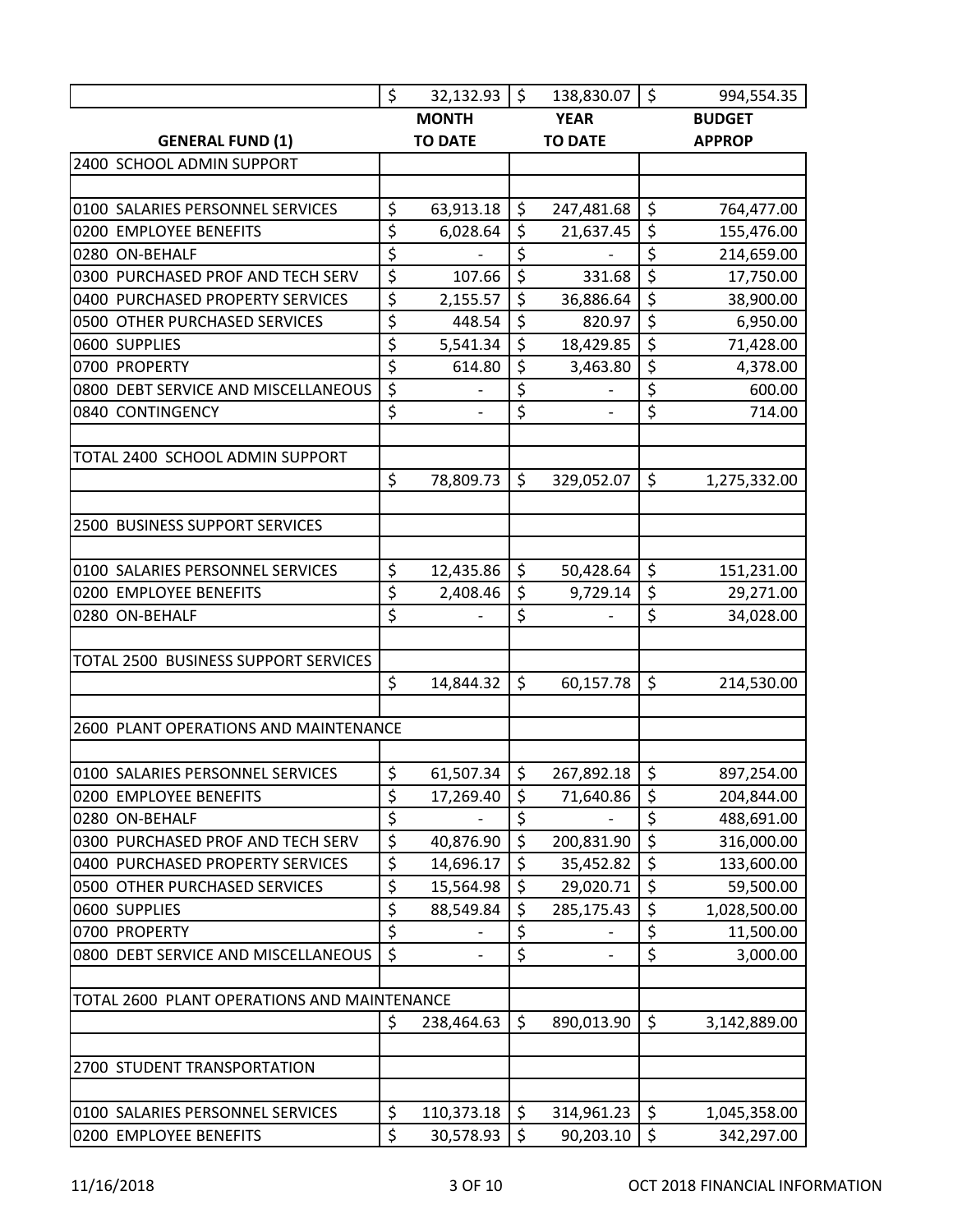| 0280 ON-BEHALF                      | \$               | $\overline{\phantom{a}}$ | \$               | $\overline{\phantom{a}}$       | \$               | 417,520.00    |
|-------------------------------------|------------------|--------------------------|------------------|--------------------------------|------------------|---------------|
|                                     |                  | <b>MONTH</b>             |                  | <b>YEAR</b>                    |                  | <b>BUDGET</b> |
| <b>GENERAL FUND (1)</b>             |                  | <b>TO DATE</b>           |                  | <b>TO DATE</b>                 |                  | <b>APPROP</b> |
| 0300 PURCHASED PROF AND TECH SERV   | \$               | (120.00)                 | \$               | 12,204.18                      | \$               | 6,050.00      |
| 0400 PURCHASED PROPERTY SERVICES    | $\overline{\xi}$ | 153.41                   | $\overline{\xi}$ | 1,982.19                       | $\overline{\xi}$ | 2,500.00      |
| 0500 OTHER PURCHASED SERVICES       | \$               | 147.00                   | \$               | 95,560.61                      | \$               | 68,400.00     |
| 0600 SUPPLIES                       | \$               | 44,919.33                | $\zeta$          | 138,516.59                     | \$               | 501,000.00    |
| 0700 PROPERTY                       | \$               | $\qquad \qquad -$        | \$               | 2,921.00                       | \$               | 50,000.00     |
|                                     |                  |                          |                  |                                |                  |               |
| TOTAL 2700 STUDENT TRANSPORTATION   |                  |                          |                  |                                |                  |               |
|                                     | \$               | 186,051.85               | \$               | 656,348.90                     | \$               | 2,433,125.00  |
|                                     |                  |                          |                  |                                |                  |               |
| 5100 DEBT SERVICE                   |                  |                          |                  |                                |                  |               |
| 0800 DEBT SERVICE AND MISCELLANEOUS | \$               | $\overline{\phantom{0}}$ | \$               | 64,402.88                      | \$               | 500,000.00    |
|                                     |                  |                          |                  |                                |                  |               |
| TOTAL 5100 DEBT SERVICE             |                  |                          |                  |                                |                  |               |
|                                     | \$               | $\overline{\phantom{a}}$ | \$               | 64,402.88                      | \$               | 500,000.00    |
|                                     |                  |                          |                  |                                |                  |               |
| 5200 FUND TRANSFERS                 |                  |                          |                  |                                |                  |               |
| 0900 OTHER ITEMS                    | \$               | $\overline{\phantom{a}}$ | \$               | $\blacksquare$                 | \$               | 75,000.00     |
|                                     |                  |                          |                  |                                |                  |               |
| TOTAL 5200 FUND TRANSFERS           |                  |                          |                  |                                |                  |               |
|                                     | \$               | $\overline{\phantom{a}}$ | \$               | $\overline{\phantom{a}}$       | \$               | 75,000.00     |
|                                     |                  |                          |                  |                                |                  |               |
| 5300 CONTINGENCY                    |                  |                          |                  |                                |                  |               |
|                                     | \$               |                          | \$               |                                | \$               |               |
| 0840 CONTINGENCY                    |                  |                          |                  | $\qquad \qquad \blacksquare$   |                  | 2,121,109.95  |
| <b>TOTAL 5300 CONTINGENCY</b>       |                  |                          |                  |                                |                  |               |
|                                     | \$               | $\overline{\phantom{a}}$ | \$               | $\overline{\phantom{0}}$       | \$               | 2,121,109.95  |
|                                     |                  |                          |                  |                                |                  |               |
| <b>TOTAL EXPENDITURES</b>           |                  |                          |                  |                                |                  |               |
|                                     |                  | \$1,659,634.36           |                  | \$5,860,239.06                 | \$               | 27,914,316.30 |
|                                     |                  |                          |                  |                                |                  |               |
| <b>TOTAL FOR GENERAL FUND (1)</b>   |                  |                          |                  |                                |                  |               |
|                                     | \$               |                          |                  | $(233,385.27)$ \$ 2,483,977.88 | \$               |               |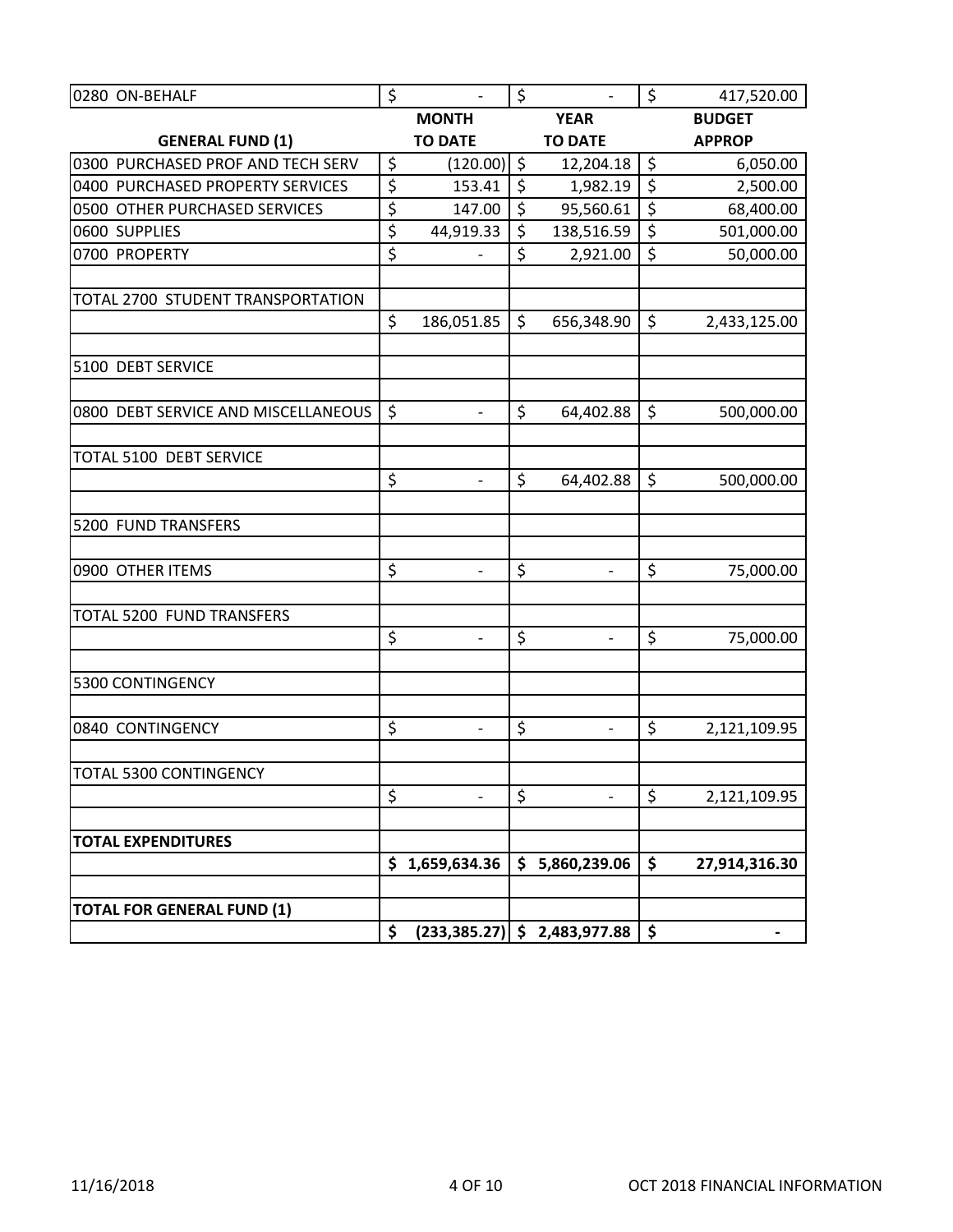|                                         | <b>MONTH</b>                   | <b>YEAR</b>      |                              | <b>BUDGET</b>    |               |  |
|-----------------------------------------|--------------------------------|------------------|------------------------------|------------------|---------------|--|
| <b>FOOD SERVICE FUND (51)</b>           | <b>TO DATE</b>                 |                  | <b>TO DATE</b>               |                  | <b>APPROP</b> |  |
| <b>REVENUES</b>                         |                                |                  |                              |                  |               |  |
|                                         |                                |                  |                              |                  |               |  |
| TOTAL 0999 BEGINNING BALANCE            |                                |                  |                              |                  |               |  |
|                                         | \$<br>$\overline{\phantom{0}}$ | \$               | 317,227.95                   | \$               | 317,227.95    |  |
|                                         |                                |                  |                              |                  |               |  |
| 1510 INTEREST ON INVESTMENTS            | \$<br>11.81                    | \$               | 41.34                        | \$               | 500.00        |  |
| 1629 NON-REIMBURSBLE OTHER FOOD PRG \$  | 16,281.44                      | \$               | 35,955.79                    | \$               | 150,000.00    |  |
| 3200 RESTRICTED STATE REVENUE           | \$<br>$\qquad \qquad -$        | \$               | $\qquad \qquad \blacksquare$ | \$               | 16,198.00     |  |
| <b>4500 RESTRICTED FED THRU STATE</b>   | \$<br>198,381.00               | $\overline{\xi}$ | 375,190.37                   | $\overline{\xi}$ | 1,650,000.00  |  |
| 4950 CHILD NUTR PRG DONATED COMMOD      | \$                             | \$               |                              | \$               | 100,000.00    |  |
| <b>TOTAL RECEIPTS</b>                   |                                |                  |                              |                  |               |  |
|                                         | \$<br>214,674.25               | \$               | 411,187.50                   | \$               | 1,916,698.00  |  |
|                                         |                                |                  |                              |                  |               |  |
| <b>TOTAL REVENUE</b>                    |                                |                  |                              |                  |               |  |
|                                         | \$<br>214,674.25               | \$               | 728,415.45                   | \$               | 2,233,925.95  |  |
| <b>EXPENDITURES</b>                     |                                |                  |                              |                  |               |  |
|                                         |                                |                  |                              |                  |               |  |
| 3100 FOOD SERVICE OPERATION             |                                |                  |                              |                  |               |  |
|                                         |                                |                  |                              |                  |               |  |
| 0100 SALARIES PERSONNEL SERVICES        | \$<br>65,038.47                | \$               | 188,079.97                   | \$               | 689,762.00    |  |
| 0200 EMPLOYEE BENEFITS                  | \$<br>17,911.30                | \$               | 51,488.50                    | \$               | 145,820.00    |  |
| 0280 ON-BEHALF                          | \$                             | \$               |                              | $\overline{\xi}$ | 156,313.00    |  |
| 0300 PURCHASED PROF AND TECH SERV       | \$<br>3,725.00                 | \$               | 6,887.00                     | \$               | 19,800.00     |  |
| 0400 PURCHASED PROPERTY SERVICES        | \$                             | \$               |                              | $\overline{\xi}$ | 2,500.00      |  |
| 0500 OTHER PURCHASED SERVICES           | \$<br>286.13                   | \$               | 1,593.08                     | $\overline{\xi}$ | 4,000.00      |  |
| 0600 SUPPLIES                           | \$<br>113,088.36               | \$               | 249,699.62                   | \$               | 1,070,794.35  |  |
| 0700 PROPERTY                           | \$<br>564.18                   | \$               | 39,248.59                    | \$               | 67,457.40     |  |
| 0840 CONTINGENCY                        | \$                             | \$               |                              | \$               | 77,479.20     |  |
|                                         |                                |                  |                              |                  |               |  |
| TOTAL 3100 FOOD SERVICE OPERATION       |                                |                  |                              |                  |               |  |
|                                         | \$<br>200,613.44               | \$               | 536,996.76                   | \$               | 2,233,925.95  |  |
| <b>TOTAL EXPENDITURES</b>               |                                |                  |                              |                  |               |  |
|                                         | \$<br>200,613.44               | \$               | 536,996.76                   | \$               | 2,233,925.95  |  |
|                                         |                                |                  |                              |                  |               |  |
| <b>TOTAL FOR FOOD SERVICE FUND (51)</b> |                                |                  |                              |                  |               |  |
|                                         | \$<br>14,060.81                | \$               | 191,418.69                   | \$               |               |  |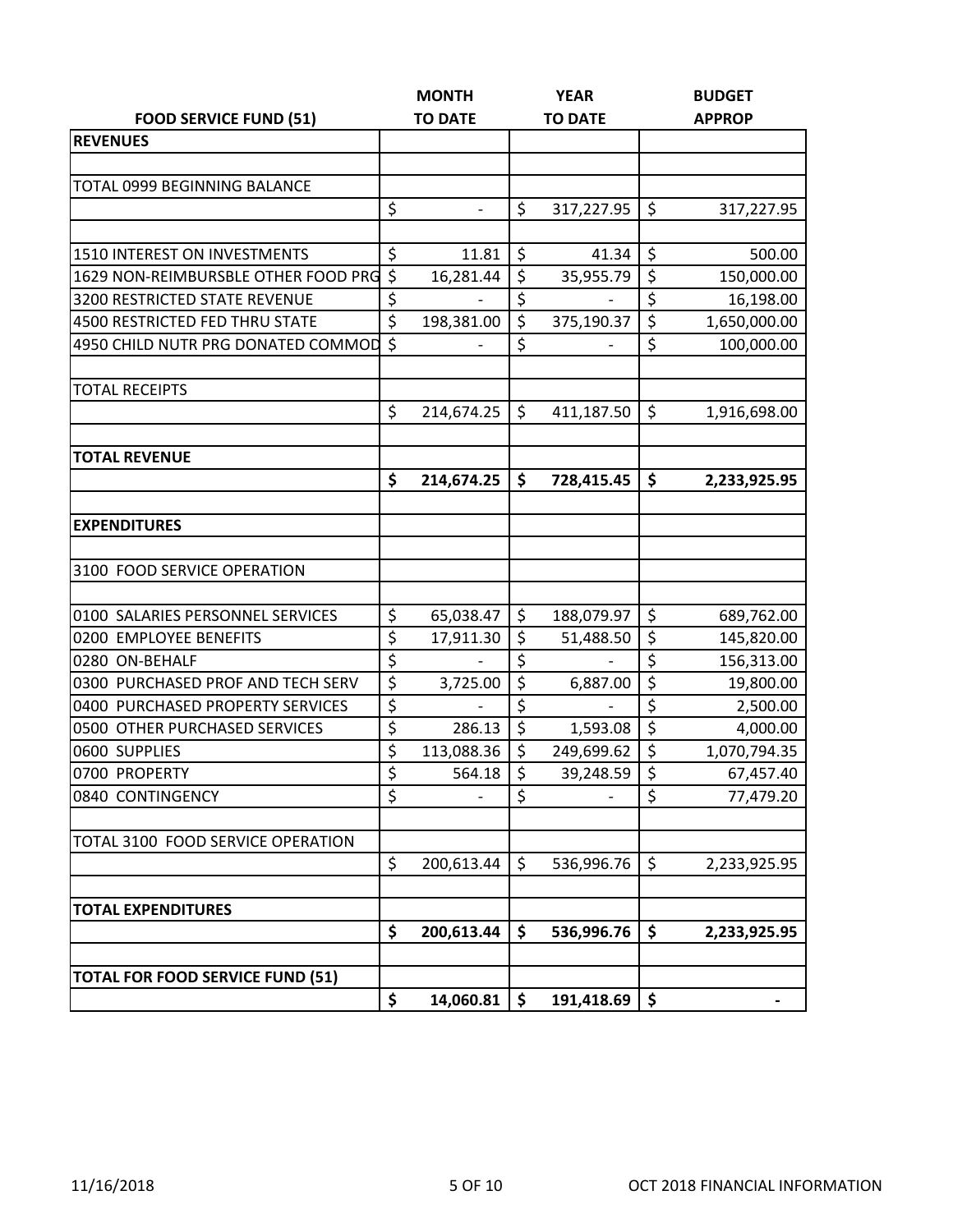**PCT USED** 100 0 9.3 34.3 22.5 37.9 206.6 75.5 37.1  $\overline{0}$ 569.7 33.8  $\overline{0}$  $\overline{0}$ 14.4  $\overline{0}$ **21.2 29.9** 24.4 25.3  $\overline{0}$ 64.8 34.1 71.5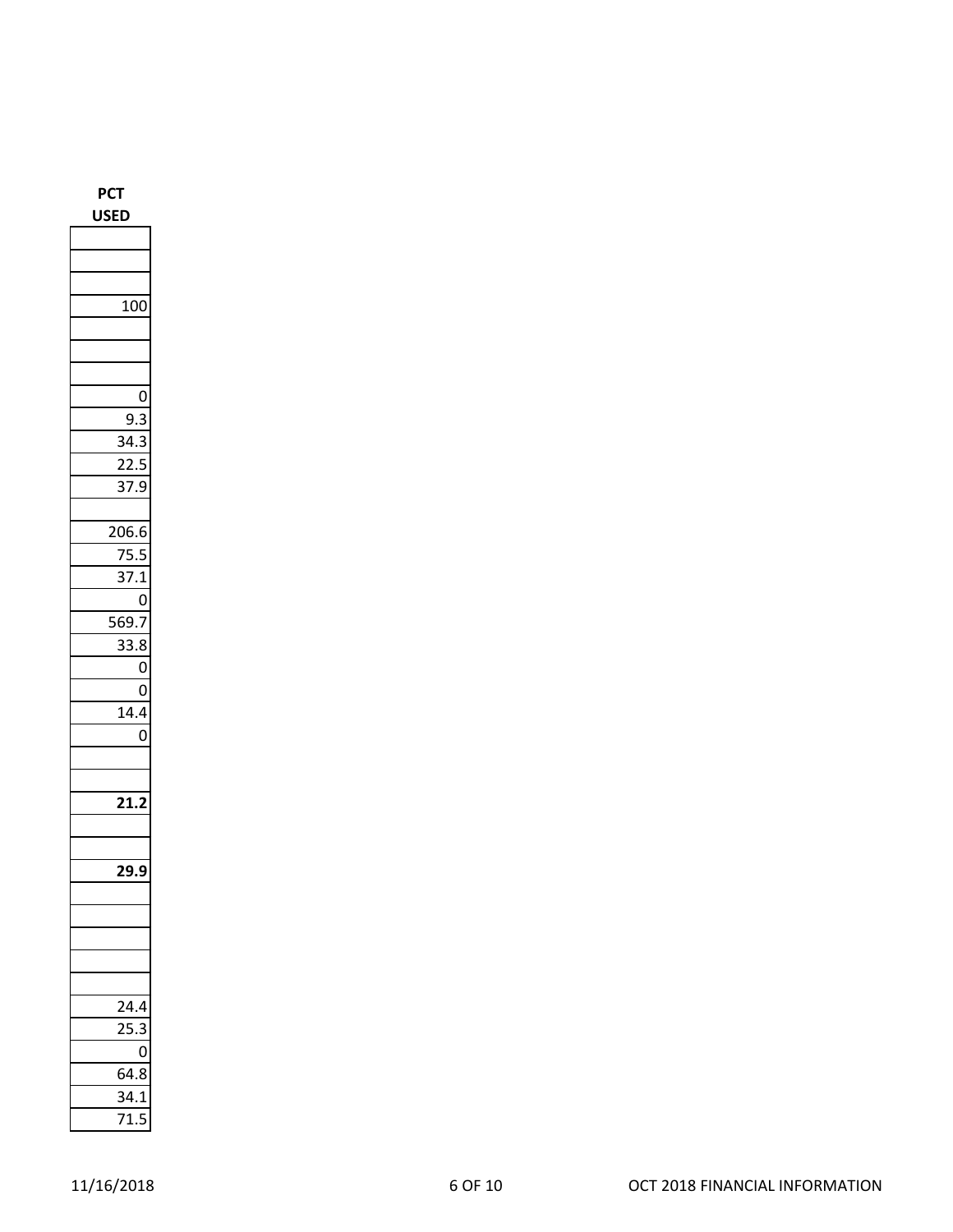| 47.1                                 |
|--------------------------------------|
| PC <sup>-</sup>                      |
| <b>USE</b><br>D                      |
| 40.9                                 |
| 34.8                                 |
|                                      |
|                                      |
| $\overline{21.4}$                    |
|                                      |
|                                      |
|                                      |
| 27<br>$\cdot$ 1                      |
| $\cdot$<br>25                        |
| ſ                                    |
| $\ddot{\cdot}$<br>}!<br>ŗ            |
| $\overline{\mathbf{c}}$<br>96<br>5.6 |
| 152.7                                |
| 0                                    |
|                                      |
| 26.8                                 |
|                                      |
|                                      |
|                                      |
| 28.2                                 |
| 42.6                                 |
| $\overline{0}$                       |
| 0                                    |
| 1.2                                  |
| 10.5                                 |
| 0                                    |
|                                      |
|                                      |
| ξ                                    |
|                                      |
|                                      |
|                                      |
| š.<br>$^{2.1}$                       |
| 1                                    |
|                                      |
| $\overline{1}$                       |
|                                      |
| ٤<br>រ                               |
| 1<br>ſ                               |
| ١                                    |
|                                      |
|                                      |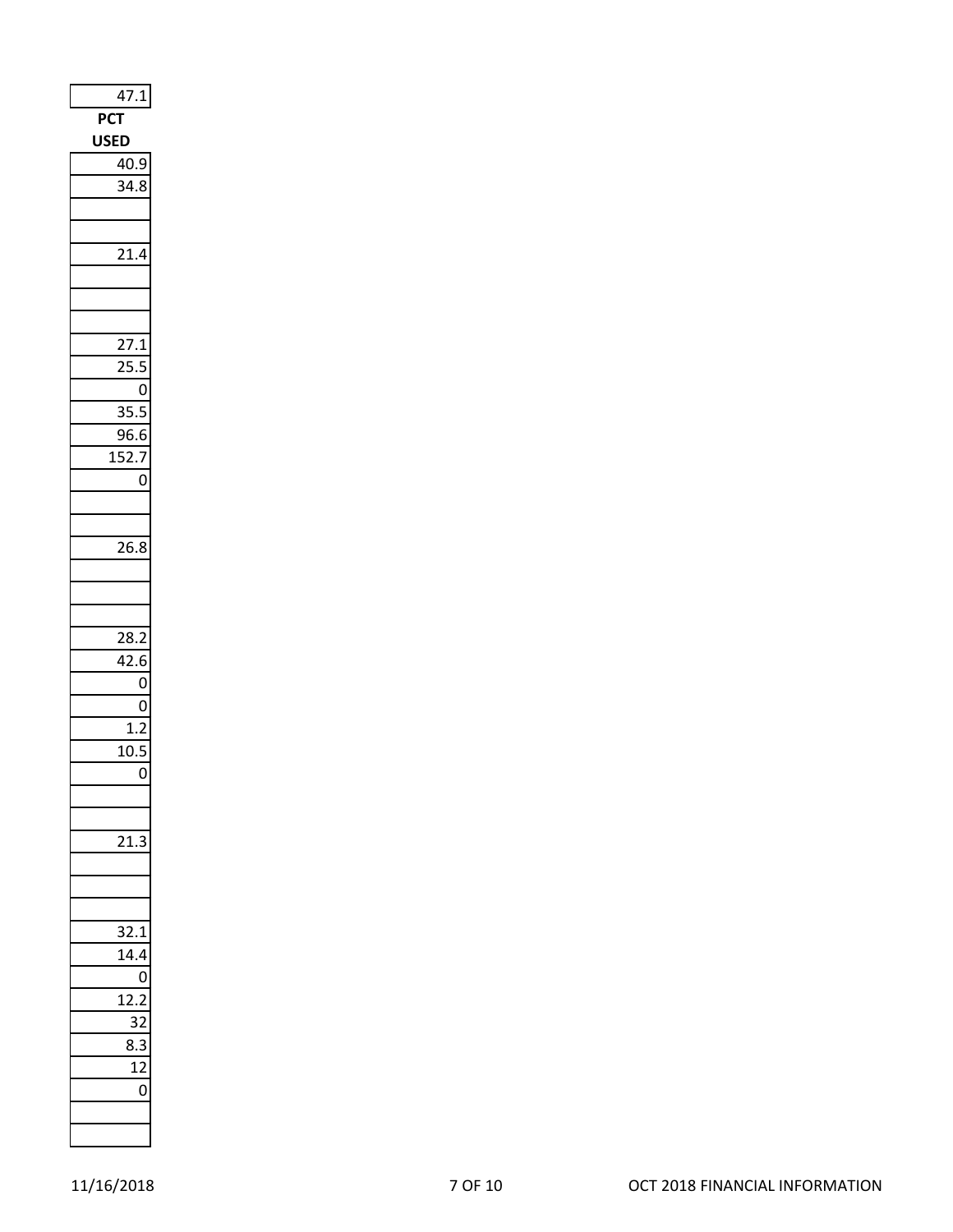| 14                 |
|--------------------|
| <b>PCT</b>         |
| SEI<br>u<br>D      |
|                    |
|                    |
| 32<br>4            |
| 13<br>$\cdot$<br>J |
| 0                  |
| 1.9                |
| 94.8               |
| 11.8               |
| 25.8               |
| 9.1<br>7           |
| 0                  |
| O                  |
|                    |
|                    |
| 25.8               |
|                    |
|                    |
|                    |
| 33.4               |
| 33.2               |
| $\overline{0}$     |
|                    |
|                    |
| 28                 |
|                    |
|                    |
|                    |
| _<br>29.9          |
| 35                 |
| $\overline{0}$     |
| 63.6               |
| 26.5               |
| 48.8               |
| 27.7               |
| 0                  |
| 0                  |
|                    |
|                    |
| 28.<br>3           |
|                    |
|                    |
|                    |
| 30.1               |
| 26.4               |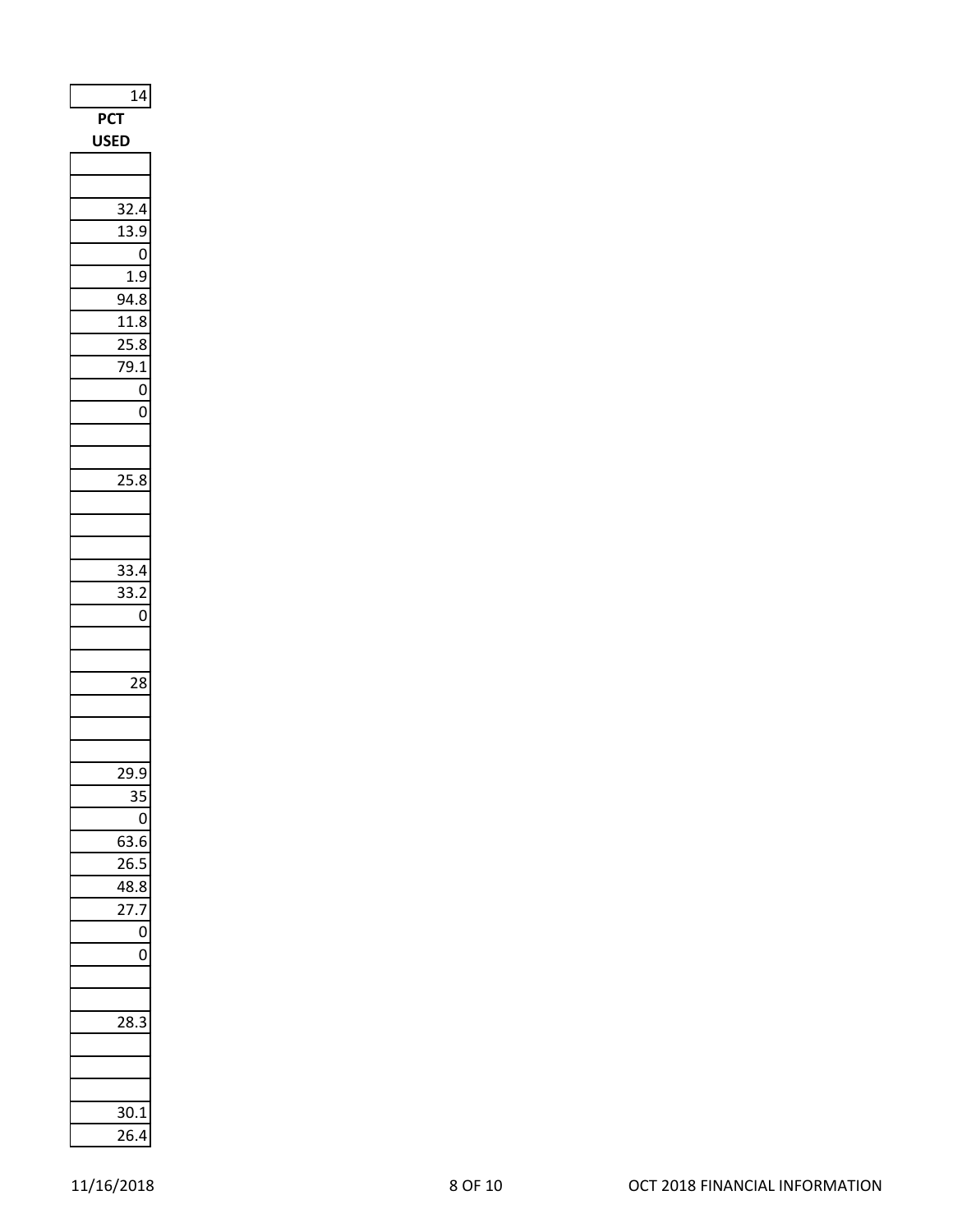| C.<br>P۱<br>I<br>ບເ<br>)<br>20<br>١.<br>֧֛֓֜֜֜֜<br>$\mathbf{1}$<br>l<br>,<br>12<br>$\cdot$<br>)<br>12<br>2.<br>$\epsilon$<br>)<br>0<br>0<br>0<br>l<br>ſ | $\mathbf{0}$ |
|---------------------------------------------------------------------------------------------------------------------------------------------------------|--------------|
|                                                                                                                                                         |              |
|                                                                                                                                                         |              |
|                                                                                                                                                         |              |
|                                                                                                                                                         |              |
|                                                                                                                                                         |              |
|                                                                                                                                                         |              |
|                                                                                                                                                         |              |
|                                                                                                                                                         |              |
|                                                                                                                                                         |              |
|                                                                                                                                                         |              |
|                                                                                                                                                         |              |
|                                                                                                                                                         |              |
|                                                                                                                                                         |              |
|                                                                                                                                                         |              |
|                                                                                                                                                         |              |
|                                                                                                                                                         |              |
|                                                                                                                                                         |              |
|                                                                                                                                                         |              |
|                                                                                                                                                         |              |
|                                                                                                                                                         |              |
|                                                                                                                                                         |              |
|                                                                                                                                                         |              |
|                                                                                                                                                         |              |
|                                                                                                                                                         |              |
|                                                                                                                                                         |              |
|                                                                                                                                                         |              |
|                                                                                                                                                         |              |
|                                                                                                                                                         |              |
|                                                                                                                                                         |              |
|                                                                                                                                                         |              |
|                                                                                                                                                         |              |
|                                                                                                                                                         |              |
|                                                                                                                                                         |              |
|                                                                                                                                                         |              |
|                                                                                                                                                         |              |
|                                                                                                                                                         |              |
|                                                                                                                                                         |              |